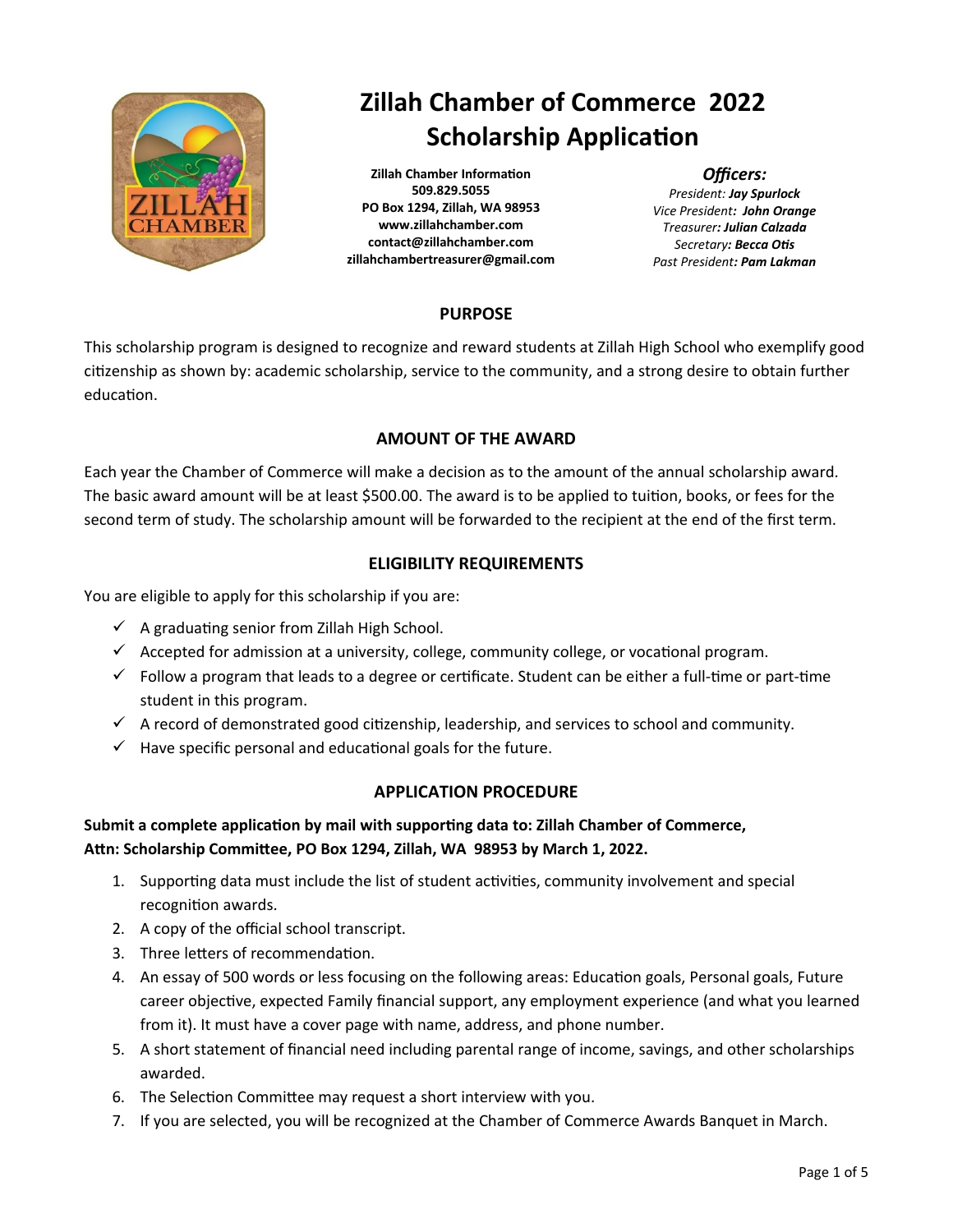## **Personal Information**

| Total costs estimated to complete your first year at the above school: __________ |  |  |  |  |  |  |  |
|-----------------------------------------------------------------------------------|--|--|--|--|--|--|--|
|                                                                                   |  |  |  |  |  |  |  |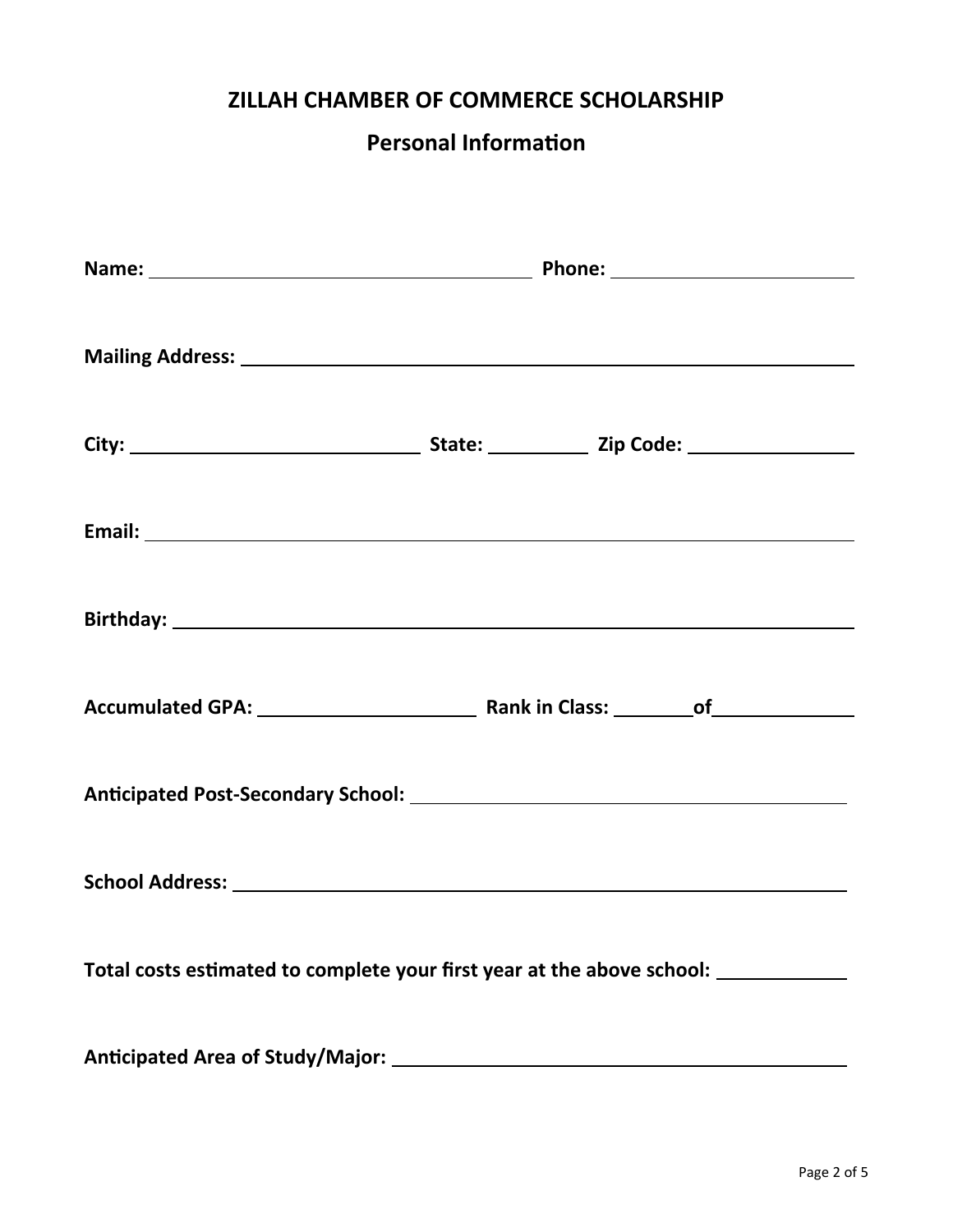| <b>Budget Page</b>                                                                                                                                                                                                                                               |  |  |  |  |  |  |
|------------------------------------------------------------------------------------------------------------------------------------------------------------------------------------------------------------------------------------------------------------------|--|--|--|--|--|--|
|                                                                                                                                                                                                                                                                  |  |  |  |  |  |  |
|                                                                                                                                                                                                                                                                  |  |  |  |  |  |  |
|                                                                                                                                                                                                                                                                  |  |  |  |  |  |  |
|                                                                                                                                                                                                                                                                  |  |  |  |  |  |  |
| <b>ESTIMATED BUDGET:</b>                                                                                                                                                                                                                                         |  |  |  |  |  |  |
| <b>SOURCES OF INCOME:</b>                                                                                                                                                                                                                                        |  |  |  |  |  |  |
| <b>Savings:</b><br>the control of the control of the control of the control of                                                                                                                                                                                   |  |  |  |  |  |  |
| <b>Summer Job:</b>                                                                                                                                                                                                                                               |  |  |  |  |  |  |
| <b>Parent/Family Support:</b><br><u> 1989 - Johann Barbara, martxa alemaniar a</u>                                                                                                                                                                               |  |  |  |  |  |  |
| <b>Scholarships Earned:</b><br><u> 1989 - Johann Barn, amerikansk politiker (</u>                                                                                                                                                                                |  |  |  |  |  |  |
| Gifts:<br>$\mathcal{L}^{\mathcal{L}}(\mathcal{L}^{\mathcal{L}})$ and the contract of the contract of the contract of the contract of the contract of the contract of the contract of the contract of the contract of the contract of the contract of the contrac |  |  |  |  |  |  |
| Other:<br>the control of the control of the control of                                                                                                                                                                                                           |  |  |  |  |  |  |
| <b>Total Estimated Income Available:</b>                                                                                                                                                                                                                         |  |  |  |  |  |  |
| <b>SOURCES OF EXPENSE:</b>                                                                                                                                                                                                                                       |  |  |  |  |  |  |
| <b>Tuition &amp; Fees:</b>                                                                                                                                                                                                                                       |  |  |  |  |  |  |
| Room & Board:                                                                                                                                                                                                                                                    |  |  |  |  |  |  |
| <b>Books &amp; Supplies:</b>                                                                                                                                                                                                                                     |  |  |  |  |  |  |
| Transportation:                                                                                                                                                                                                                                                  |  |  |  |  |  |  |
| Incidental/Other*:                                                                                                                                                                                                                                               |  |  |  |  |  |  |
| <b>Total Estimated Expenses:</b>                                                                                                                                                                                                                                 |  |  |  |  |  |  |
| <b>Total Need (Income - Expenses):</b>                                                                                                                                                                                                                           |  |  |  |  |  |  |
|                                                                                                                                                                                                                                                                  |  |  |  |  |  |  |
| *Please list and explain incidental expenses here: ________                                                                                                                                                                                                      |  |  |  |  |  |  |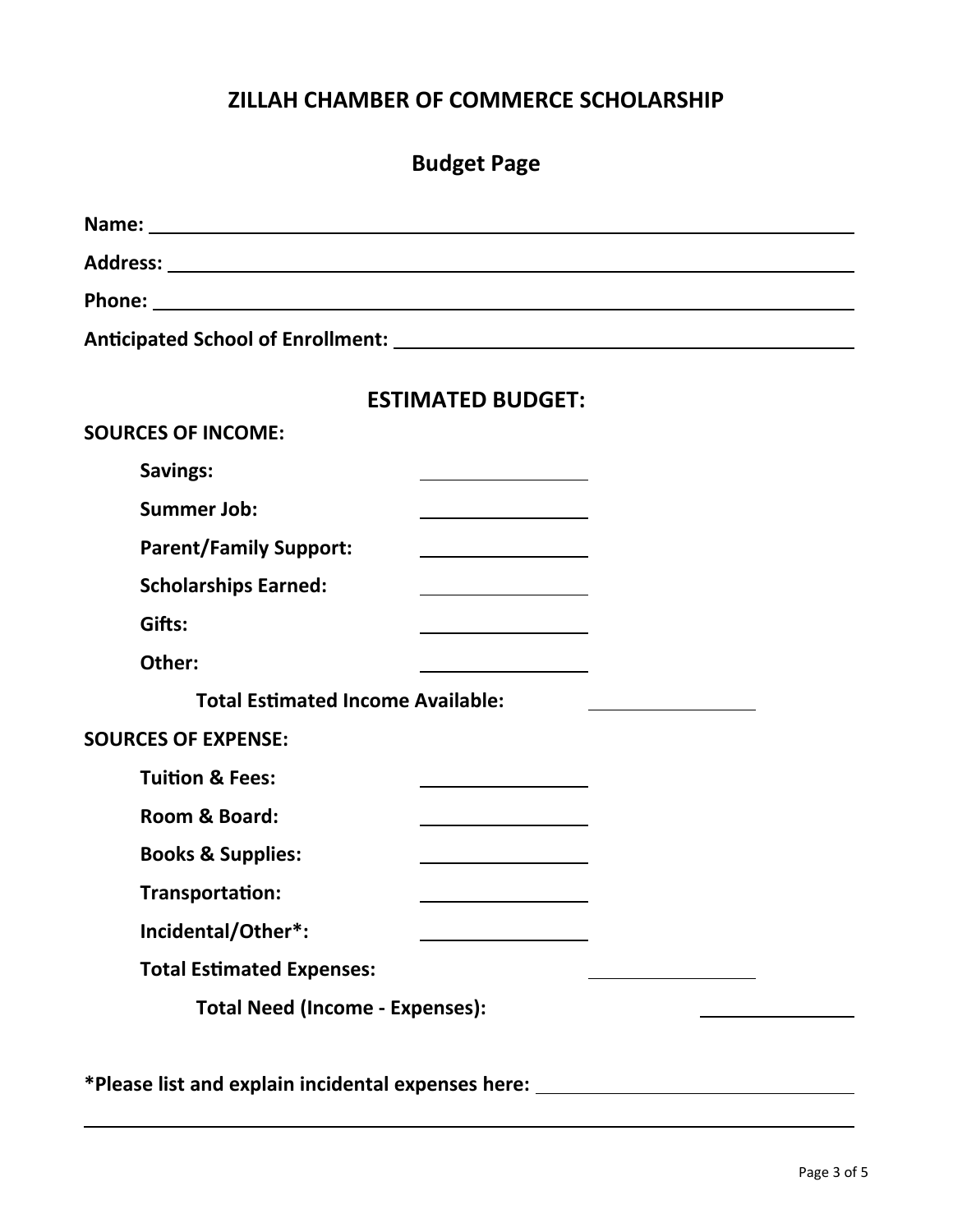### **Community Involvement**

List community activities during grades 9-12 and "X" the appropriate grade level(s). Please include individual community service activities in addition to those you participate in as a member of a group. Also indicate the hours per week. Limit your response to the space provided. One entry per line please.

| <b>COMMUNITY ACTIVITIES</b> | 9 | 10 | 11 | 12 | LEVEL OF INVOLVEMENT | <b>HOURS PER WEEK</b> |
|-----------------------------|---|----|----|----|----------------------|-----------------------|
|                             |   |    |    |    |                      |                       |
|                             |   |    |    |    |                      |                       |
|                             |   |    |    |    |                      |                       |
|                             |   |    |    |    |                      |                       |
|                             |   |    |    |    |                      |                       |
|                             |   |    |    |    |                      |                       |
|                             |   |    |    |    |                      |                       |

## **Special Recognition, Awards, and Honors**

List special recognition, awards, and honors received during grades 9-12 and "X" the appropriate grade level(s). Include commendations not previously listed. Limit your response to the space provided. One entry per line please.

| COMMENDATION | 9 | 10 | 11 | 12 | LEVEL OF INVOLVEMENT |
|--------------|---|----|----|----|----------------------|
|              |   |    |    |    |                      |
|              |   |    |    |    |                      |
|              |   |    |    |    |                      |
|              |   |    |    |    |                      |
|              |   |    |    |    |                      |
|              |   |    |    |    |                      |
|              |   |    |    |    |                      |
|              |   |    |    |    |                      |
|              |   |    |    |    |                      |
|              |   |    |    |    |                      |